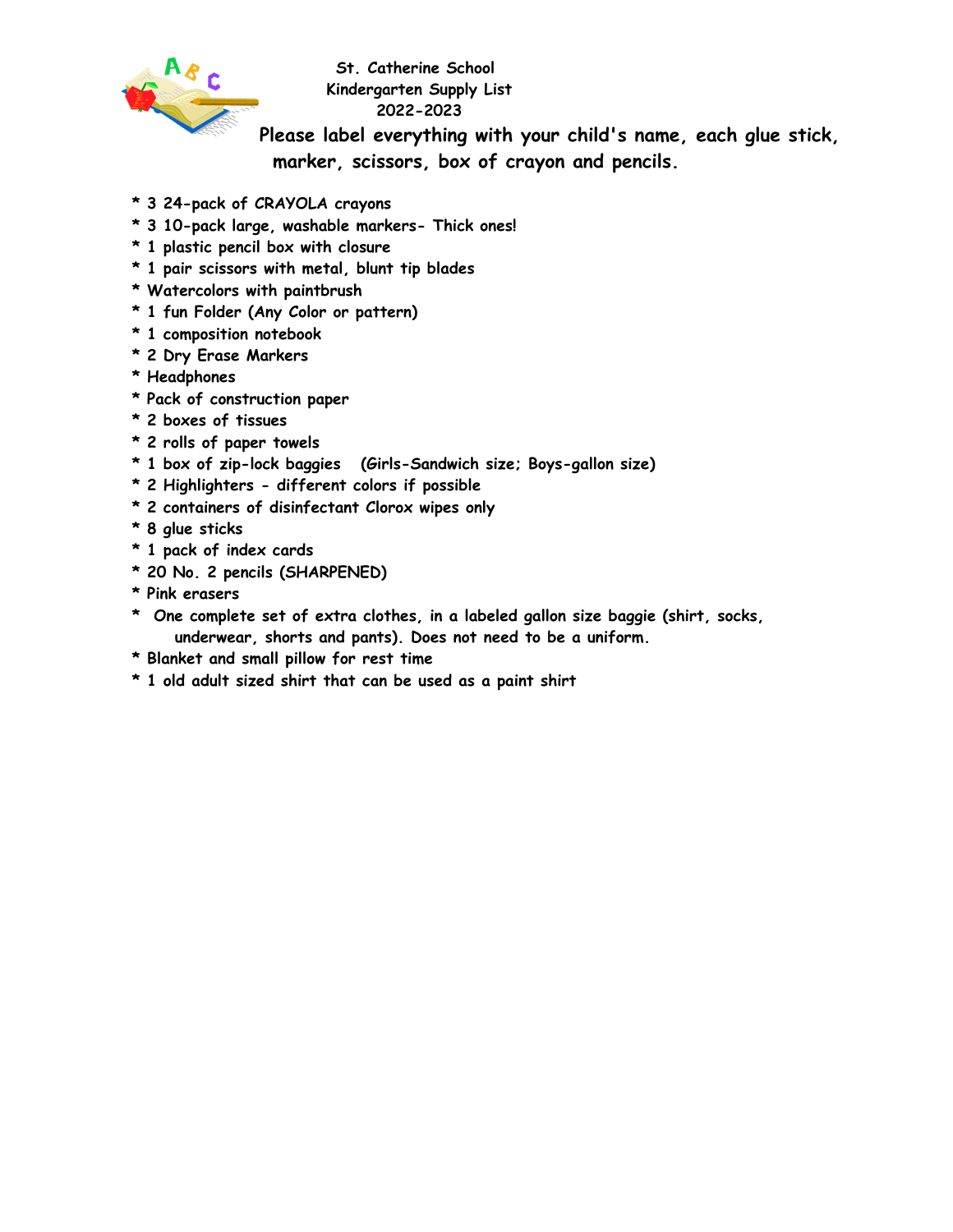

**St. Catherine School 1 st Grade Supply List 2022-2023**

**\*\*\*PLEASE LABEL EVERYTHING WITH YOUR CHILD'S NAME \*\*\***

- **2 Boxes of Crayons**
- **2 pack of washable Markers (thick style)**
- **16 #2 Pencils (sharpened if possible)**
- **2 Pink Erasers**
- **2 folders**
- **1 Box Tissues**
- **1 Spiral Notebook**
- **1 Paint Shirt**
- **1 pair of Child's Scissors**
- **8 Glue Sticks**
- **1 clipboard**
- **1 one inch binder**
- **● 1 pencil box or bag**
- **1 container of Clorox wipes**
- **1 roll of paper towels**
- **l watercolor paint w/brush**
- **● 1 set of headphones or earbuds**
- **● Small Dry erase board- check Dollar Tree**
- **● Dry erase markers (Pack of at least 4)**
- **● Old sock for eraser**
- **● 1 towel**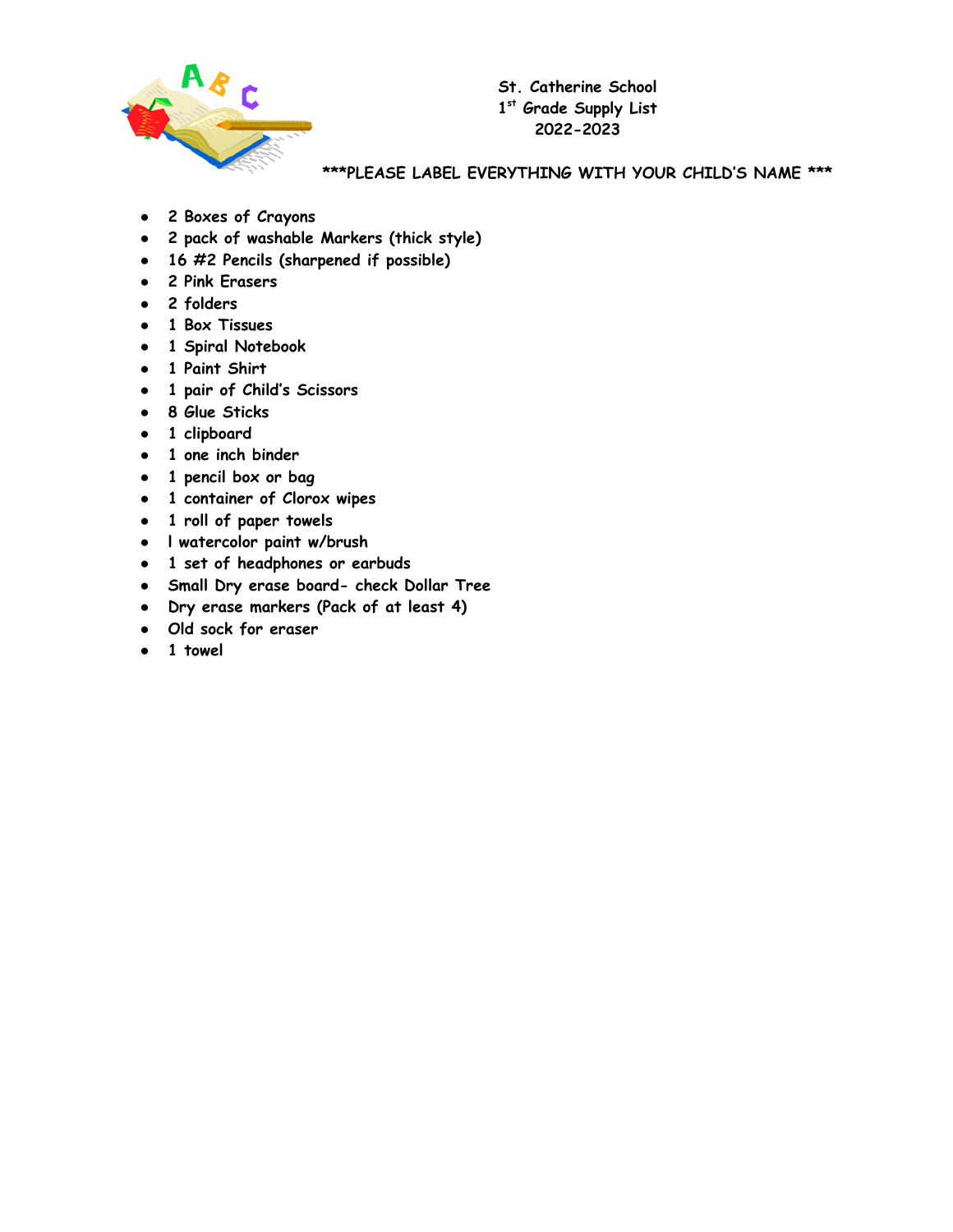

## **Try to drop things off before the first day of school so I can get them put away. Thank you :)**

**\*\*\*\*PLEASE LABEL EVERYTHING WITH YOUR CHILD'S NAME \*\*\*\***

- **● A very simple calculator**
- **1 box of tissues**
- **1 roll of paper towels**
- **12" ruler with centimeters and inches**
- **Scissors**
- **Glue (bottle or stick)**
- **1 art shirt w/ name**
- **1 container Lysol or Clorox wipes**
- **#2 pencils sharpened and ready**
- **Crayons**
- **2 red pens**
- **● Head phones/ear buds**
- **Dry erase marker**

**No pencil boxes, pouches, or folders.**

# Optional:

- **colored pencils**
- **thin markers**
- **large or small baggies**
- **book of postage stamps**

● **book Little House in the Big Woods by Laura Ingals Wilder (we'll be doing the first four in the box set)**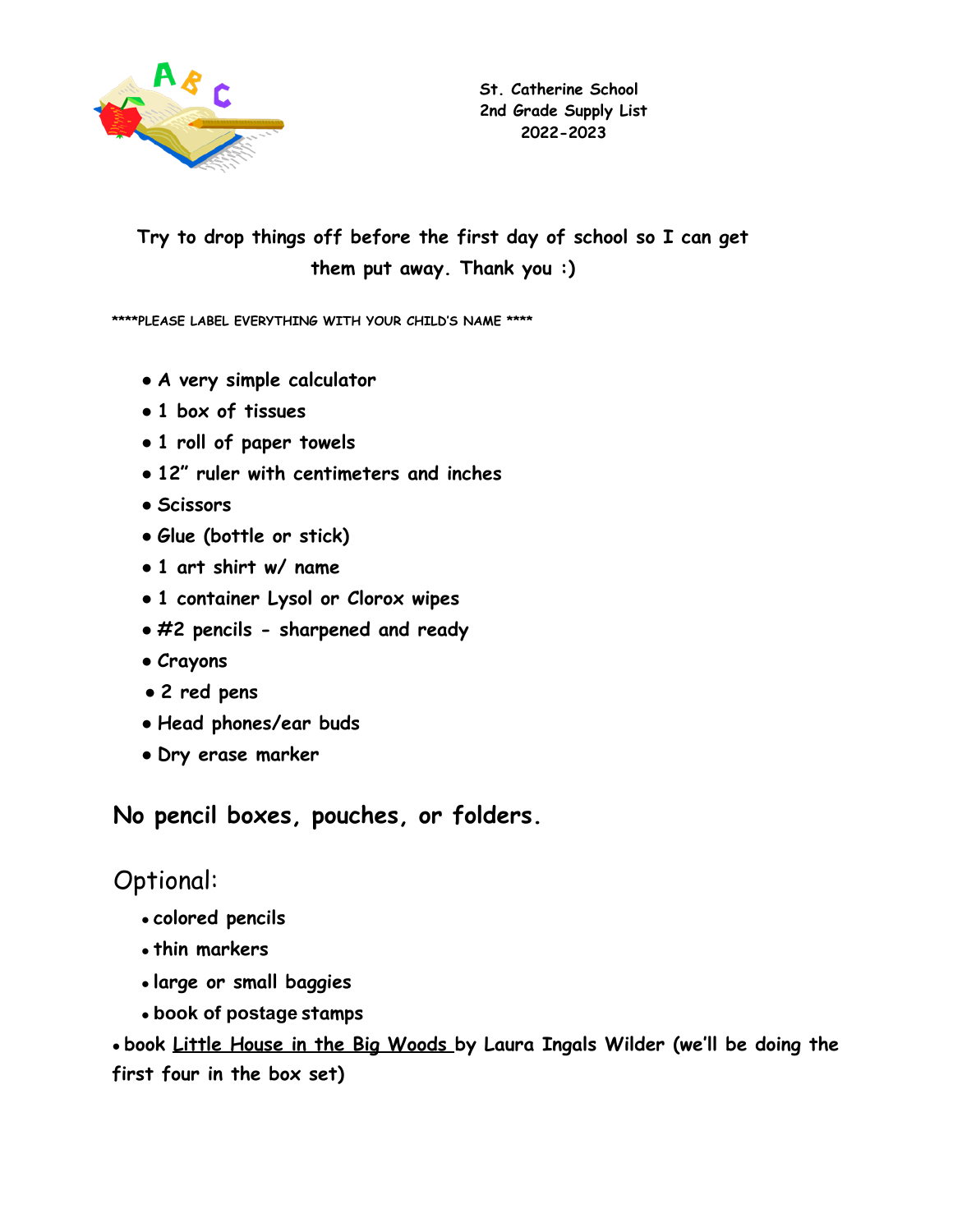

## **St. Catherine School 3rd Grade Supply List 2022-2023**

### **\*\*\*\*PLEASE LABEL EVERYTHING WITH YOUR CHILD'S NAME \*\*\*\***

- Pack of red pens
- Crayons
- Colored pencils
- Markers (thick and thin)
- Pack of erasers
- 4 Glue sticks and bottle of glue
- 2 highlighters (two different colors if possible)
- 2 boxes of tissues
- Ruler (inches and cm readings)
- Scissors
- 2 pencil boxes (1 for coloring tools, 1 for writing tools)
- deck of cards
- Paint shirt
- Clipboard
- 2 packs of loose-leaf wide ruled paper
- $\bullet$  2 packs of pencils  $\#2$  sharpened
- 1 pocket folder (any color/picture)
- $\bullet$   $\frac{1}{2}$  inch ring binder with pockets
- 1 pack of index cards
- 4 **composition books** (no college rule)
- 1 accordion folder with at least nine folders (zipper kind tends to hold up best)
- 2 rolls of paper towels
- 2 containers of Clorox wipes
- 1 small bottle of hand sanitizer to keep at desk.
- 1 pair of headphones or earbuds.

#### **Books to be purchased. (You can wait until the first scholastic book order for these.)**

- Because of Winn Dixie by Kate Dicamillo
- Charlie and the Chocolate Factory By Roald Dahl

#### **Optional**

- Post it notes
- Dry erase markers.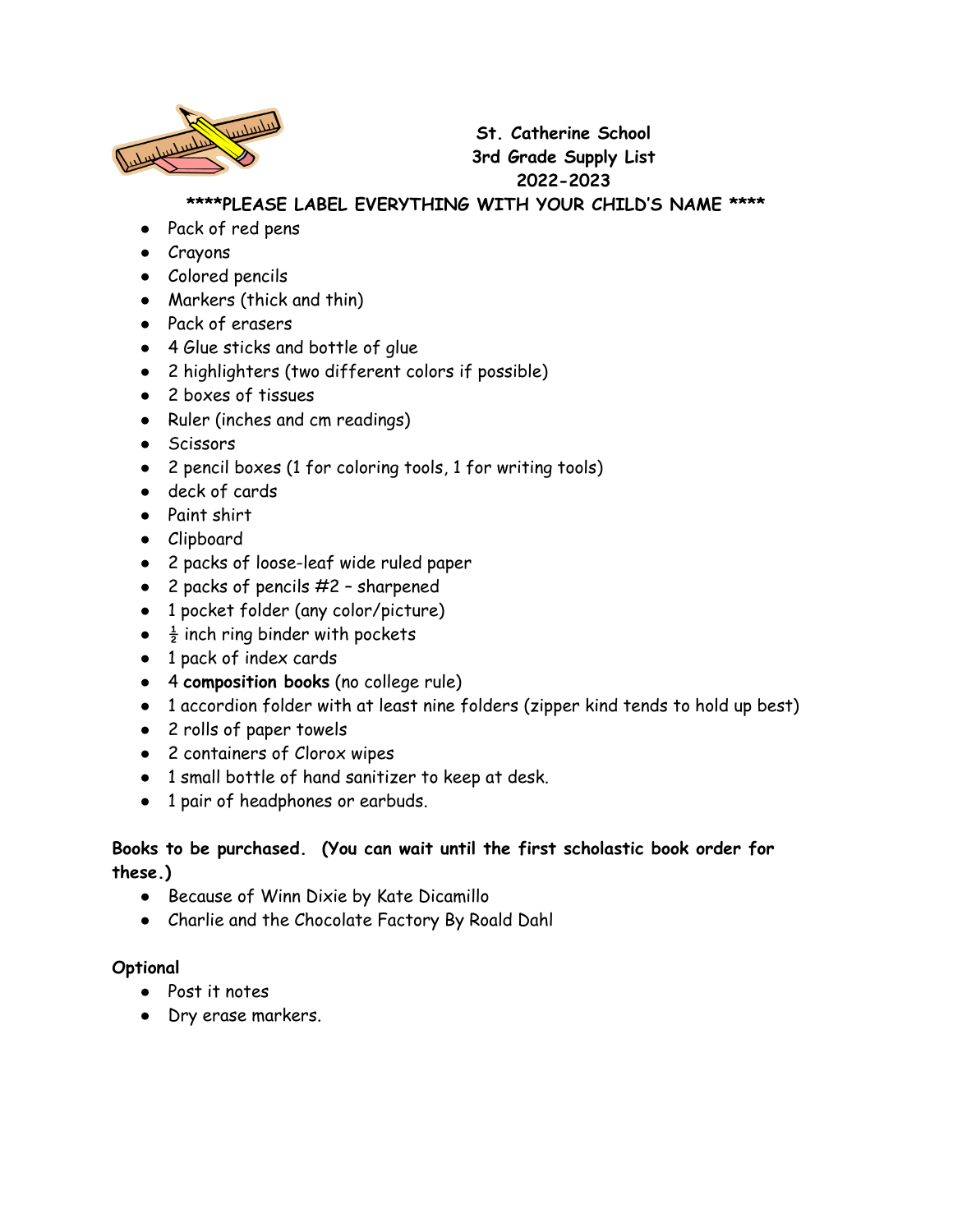

### **St. Catherine School 4 th & 5th Grade Class Supply List 2022-2023 \*\*\*\*PLEASE LABEL EVERYTHING WITH YOUR CHILD'S NAME \*\*\*\***

- **4 #2 pencils (at all times)** *(no mechanical pencils***)**
- **Ruler (inches and centimeters)**
- **2 packs loose-leaf paper (***wide rule***) – bring one in August and the other in January.**
- **2 boxes of tissues - bring one in August and the other in January**
- **2 rolls of paper towels - bring one in August and the other in January**
- **1 Clorox wipes container**
- **Colored pencils**
- **1 medium size eraser**
- **3 red pens (at all times) (no other colors needed)**
- **1 highlighter**
- **Crayons**
- **Washable Markers**
- **Zippered pencil case**
- **Glue stick or gel or drip less glue**
- **Scissors**
- **Paint shirt**
- **● Small dry erase board**
- **● Dry erase marker and eraser**
- **8-12 pocket expandable plastic portfolio**
- **Small individual pencil sharpener with case for shavings**
- **5 single subject spiral notebooks (no perforated if possible) (no college rule) If possible, get the following colors: 1 yellow (for Language Arts), 2 red (for Math and Reading), 1 blue (Social Studies), and 1 green (Science). Please write the child's first and last name and subject on the front cover. Using recycled paper helps our environment.**
- **1 small bottle of antibacterial Hand Sanitizer for student desks**
- **Deck of playing cards for math (4th. grade only)**
- **4 folders total---2 folders with clips & 2 folders (any kind) (4th grade only)**
- **1 folder (5th grade only)**
- **1 pack (100 count) 3x5 index cards (5th. grade only)**
- **● Headphones or earbuds (no wireless)**
- **● Computer mouse (can be wireless or wired)**